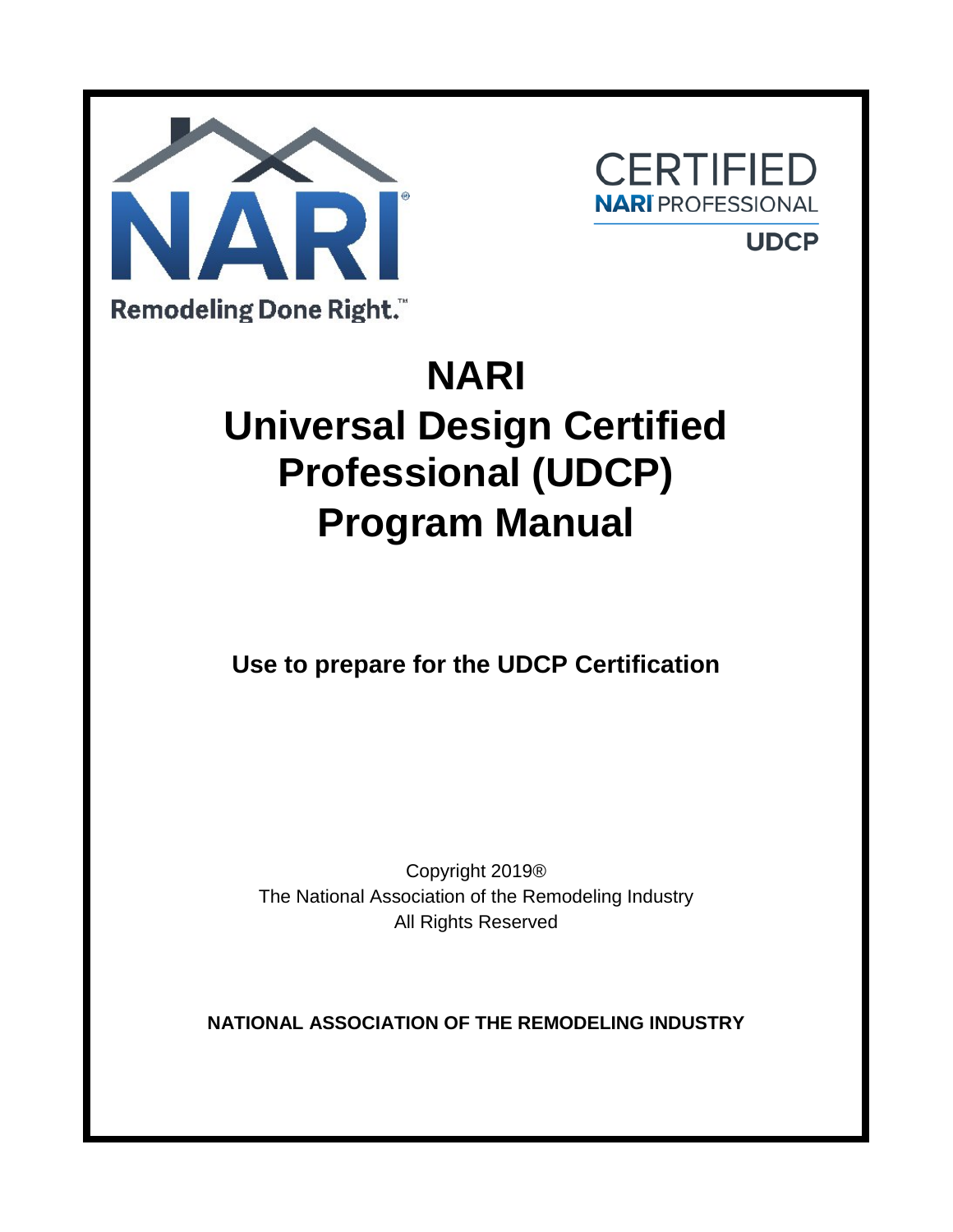**Welcome,** and congratulations on taking the first step toward earning the Universal Design Certified Professional (UDCP) designation. The National Association of the Remodeling Industry (NARI) has established the Universal Design Certified Professional (UDCP) designation to promote the highest standards of universal design and remodeling through credentialing of remodeling professionals. By choosing to review this handbook, you have taken the first step toward joining those who will distinguish themselves by earning the UDCP designation.

This handbook summarizes key aspects of the UDCP program, and is intended to help you understand the process of certification and recertification. This handbook is a useful reference as you:

- Make your decision whether to pursue the UDCP
- Develop your course of study to meet the eligibility requirements of the UDCP
- Complete the UDCP application
- Seek to maintain (or provide yourself another opportunity to earn) the UDCP

The UDCP program continues to evolve and be refined as residential universal design is applied to the remodeling industry. No single printed document can address every potential question, process, policy detail, or future change. You are encouraged to use this handbook as a supplement to the program information provided in NARI's Universal Remodeling Course as well as information provided by NARI's certification staff, who may be contacted at (847) 298-9200 or [certification@nari.org.](mailto:info@nari.org)

The NARI Certification Board would like to thank the Universal Design Certified Professional Development Committee for their diligent work in perfecting this program. The committee worked long hours toward establishing the standards and developing the exam for this program. Great job!

# **The NARI Certification Board**

The NARI Certification Board, the certifying agency of the National Association of the Remodeling Industry, is responsible for the governance of the UDCP program, and all policy and standards related to the UDCP designation. This program is administered by the NARI staff, which implements the policies. This structure allows the NARI Certification Board to maintain integrity concerning policy matters related to certification.

The NARI Certification Board issues certifications to individuals who successfully meet its standards. These individuals may present themselves to the public as Universal Design Certified Professionals.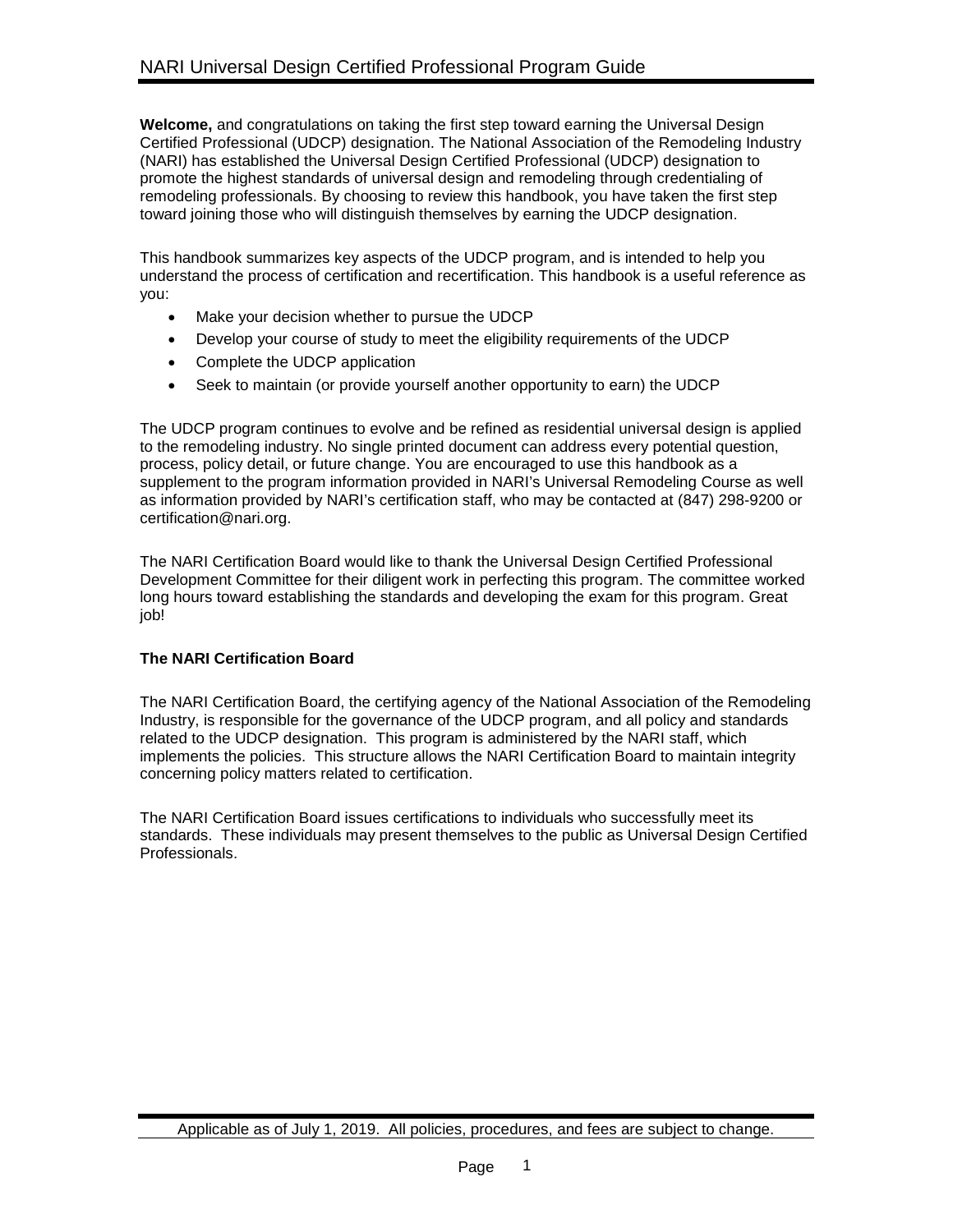# **What is the purpose of the UDCP designation?**

The purpose of the UDCP certification program is to:

- Establish the body of knowledge for Universal Design professionals
- Assess the level of knowledge demonstrated by Universal Design professionals in a valid and reliable manner
- Encourage professional growth in the field of Universal Design remodeling
- Formally recognize individuals who meet the requirements set by the NARI Certification Board
- Serve the public by encouraging quality Universal Design remodeling practices

The NARI Certification Board, with assistance and advice from professionals in relevant fields, has attempted to develop a credential that will recognize an accepted level of expertise in the profession with the goal of improving professional standards in universal remodeling; however, no certification program can guarantee professional competence. In addition, given the frequent changes in recommended practice and technology, the NARI Certification Board cannot warrant that the test materials will at all times reflect the most current state of the art. The NARI Certification Board welcomes constructive comments and suggestions from the public and profession.

# **What are the benefits of certification?**

| The benefits of certification for universal design                                                                                                                                                                                      | The benefits of certification for employers                                                                                                                                                                                         |
|-----------------------------------------------------------------------------------------------------------------------------------------------------------------------------------------------------------------------------------------|-------------------------------------------------------------------------------------------------------------------------------------------------------------------------------------------------------------------------------------|
| remodeling professionals include:                                                                                                                                                                                                       | include:                                                                                                                                                                                                                            |
| Verification of your knowledge by an<br>$\bullet$<br>independent organization $-$ a way to<br>prove that you have the knowledge<br>needed for the job<br>Professional growth and development<br>$\bullet$<br>Enhanced job opportunities | Increased productivity<br>Less training time needed to bring<br>employees "up to speed"<br>Ability to display an understanding of<br>client's current and future needs<br>Competitive advantage in promoting<br>services to clients |

# **PREPARING FOR THE TEST**

# **Who can take the test?**

You are eligible to sit for the UDCP exam if you meet the following requirements:

- Are employed by or own a firm engaged in commercial or residential universal design and/or remodeling or a firm that is supporting the universal design and remodeling industry
- Have a minimum of two years continuous full-time experience in the remodeling industry
- Have completed 8 hours of education addressing universal design or universal remodeling principles within the last five (5) years or enrolled in NARI's Universal Remodeling Course
- Sign an attestation to uphold NARI's Standards of Practice and Code of Ethics

\*All experience must be completed at the time the application is submitted.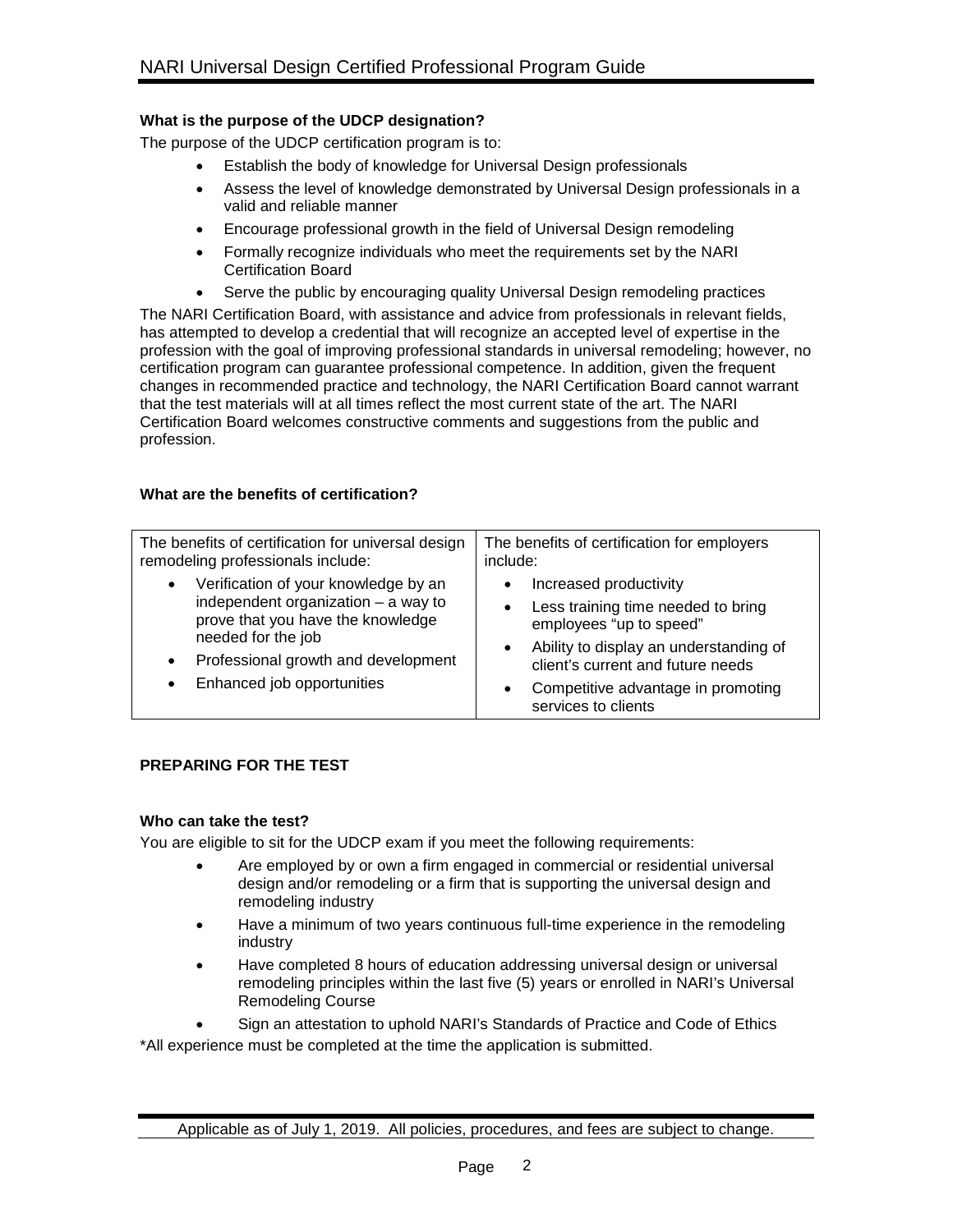# **How much does it cost?**

The certification fee of \$400 for NARI members and \$500 for non-members must accompany the application. The UDCP application documents your qualifying experience, technical competence, professional development activities, and attestation to uphold NARI's Standards of Practice and Code of Ethics. All experience and coursework must be completed prior to the exam.

Once the application has been approved, all fees are non-refundable. Fees are nontransferrable.

# **How do I apply?**

You must complete the current Universal Design Certified Professional application. You should allow at least ten (10) days for delivery if using first class mail. Applications received less than 30 days before your scheduled exam will be rejected.

When your application has been reviewed and accepted, you will receive an acknowledgement and your name will be entered on the roster of eligible candidates. Successful applicants are qualified to take the exam once during the next 24 months. If unsuccessful on the first attempt, subsequent examinations taken within this 2-year window are subject to a retest fee of \$50 per test. You may take the exam two more times total during this 2-year window if you do not pass on the first attempt. If you are not successful at passing the exam within two (2) years of your application date and wish to sit for the exam, you will be required to resubmit an application and required certification fee at the time of reapplication.

# **When and where is the test given?**

Exams are typically conducted at participating NARI Chapters. Chapters may charge an additional proctor fee to administer the exam. Please note that examination locations are subject to the availability of facilities and minimum enrollment numbers. If you are not able to take a scheduled examination, contact NARI for additional guidance on arranging an individual proctor.

The NARI Certification Board has established fixed exam dates for all NARI Certifications. These dates apply regardless of where the prep (study group) class was conducted. NARI National uses these dates as a planning tool when establishing certification study groups and advises chapter to do the same in their planning. NARI National encourages members to pursue certifications as appropriate to the member's role in the industry.

Visit<https://www.nari.org/Certification-Accreditation/Individual-Certification/Exam-Dates> for the most current list of test dates.

# **How are special testing arrangements made?**

The NARI Certification Board will make reasonable efforts to accommodate eligible candidates who require special arrangements to take the exam. Candidates who request special accommodations must make their request in writing at least 60 days in advance of the test date. Documentation should be in the form of a letter on the official letterhead of a licensed or certified professional qualified to diagnose and treat special conditions. A description of the special accommodation(s) requested should be included. Your request, with the supporting documentation, will be reviewed to determine if the accommodation will be granted. If approved, you and your exam proctor will be notified. The special accommodations and auxiliary aids and services must not present an undue burden to the NARI Certification Board and must not fundamentally alter the measurement of the knowledge the exam is intended to test.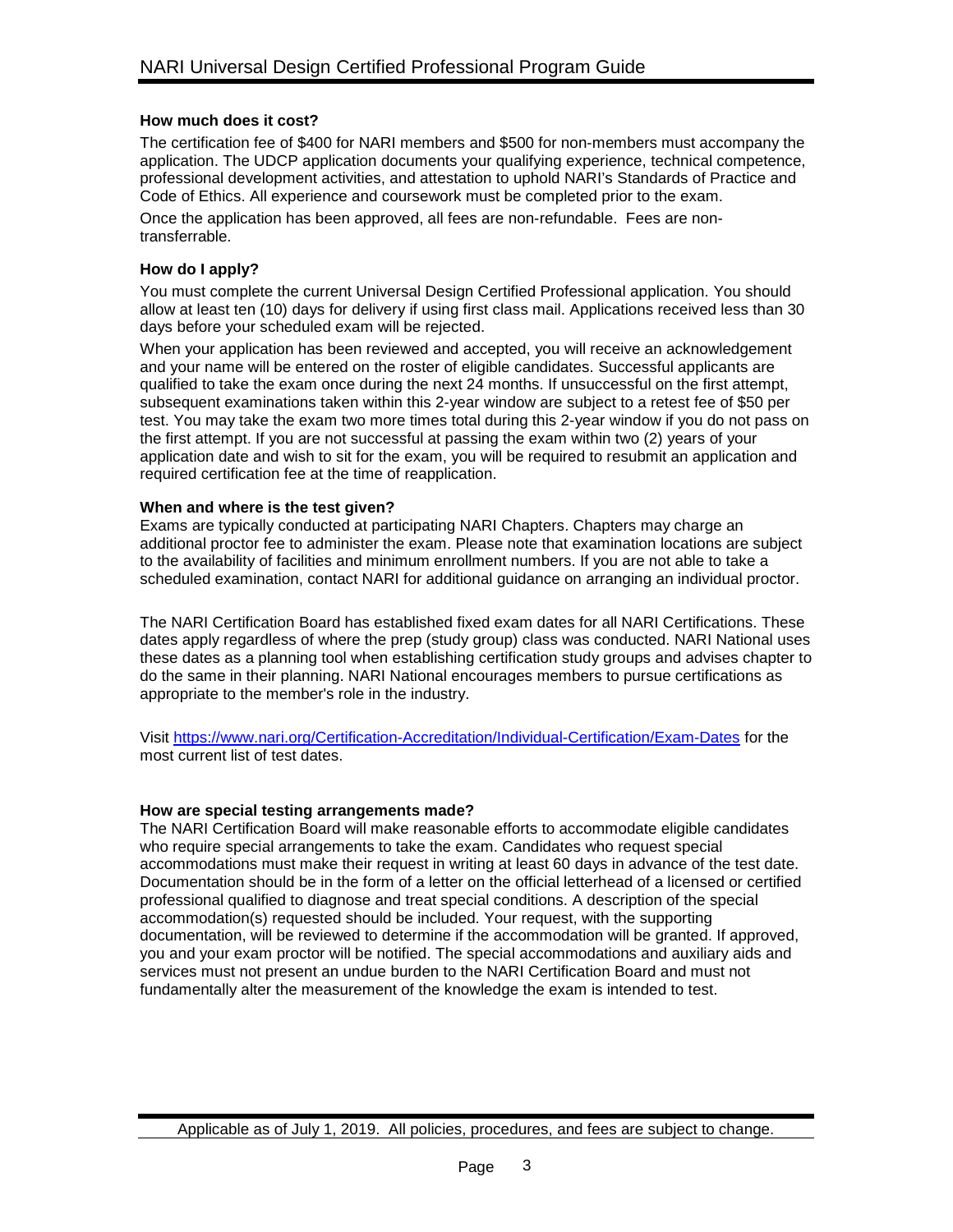### **What is the format for the test?**

The exam is offered in a single, 90 minute session. The test will have between 60 and 90 multiple-choice questions. Each question will have four options or choices, only one of which is the correct or best answer. You will be asked to select the correct or best answer from these options.

### **What do I need to know for the test?**

The exam content outline organizes the knowledge and tasks deemed essential to universal design and remodeling into seven areas.

### **The UDCP exam content outline**

The composition of the exam is guided by research, on the job tasks performed and knowledge needed by professionals working on projects that contain universal design principles.

The following pages list the exam domains and the approximate percentage of the exam devoted to each one. Listed with each domain is the recommended reference from the UDCP Authoritative Literature. The list is intended for use as a study aid only. The NARI Certification Board does not intend the list to imply endorsement of these specific references, nor are the test questions necessarily limited to these sources. The NARI Certification Board reviews the Authoritative Literature on a biannual basis. This list was updated in August 2012.

### **A. Universal Design Fundamentals 15 to 18%**

- 1. Describe and explain the concepts and principles of Universal Design and how it relates to remodeling.
- 2. Explain the common definitions of terms used in Universal Design discussions.
- 3. Compare the costs of remodeling using Universal Design vs. moving to a retirement community.
- 4. Understand the language and theories of Universal Design as it relates to remodeling.
- 5. Describe the differences between model building codes and the Americans with Disabilities Act (ADA).
- 6. Describe the target client and explain who may benefit from Universal Design.

# **References:**

- Residential Rehabilitation, Remodeling and Universal Design, The Center for Universal Design,
	- [http://www.design.ncsu.edu/cud/pubs\\_p/docs/residential\\_remodelinl.pdf](http://www.design.ncsu.edu/cud/pubs_p/docs/residential_remodelinl.pdf)
- Principles of Universal Design, The Center for Universal Design [http://www.design.ncsu.edu/cud/about\\_ud/udprinciples.htm](http://www.design.ncsu.edu/cud/about_ud/udprinciples.htm)
- ANSI Standard: Accessible and Usable Building and Facilities ANSI A117.1-2009

# **B. Client Needs Assessments** 10 to 12%

- 1. Describe the key components of a client interview required to determine the appropriate Universal Design applications in remodeling.
- 2. Conduct a professional client interview including a home audit and specify the appropriate Universal Design application.
- 3. Describe who Universal Design specialists are and when to bring them to bear on your project.
- 4. Identify and describe the various external support systems that should be in place to assist the client in maintaining quality of life.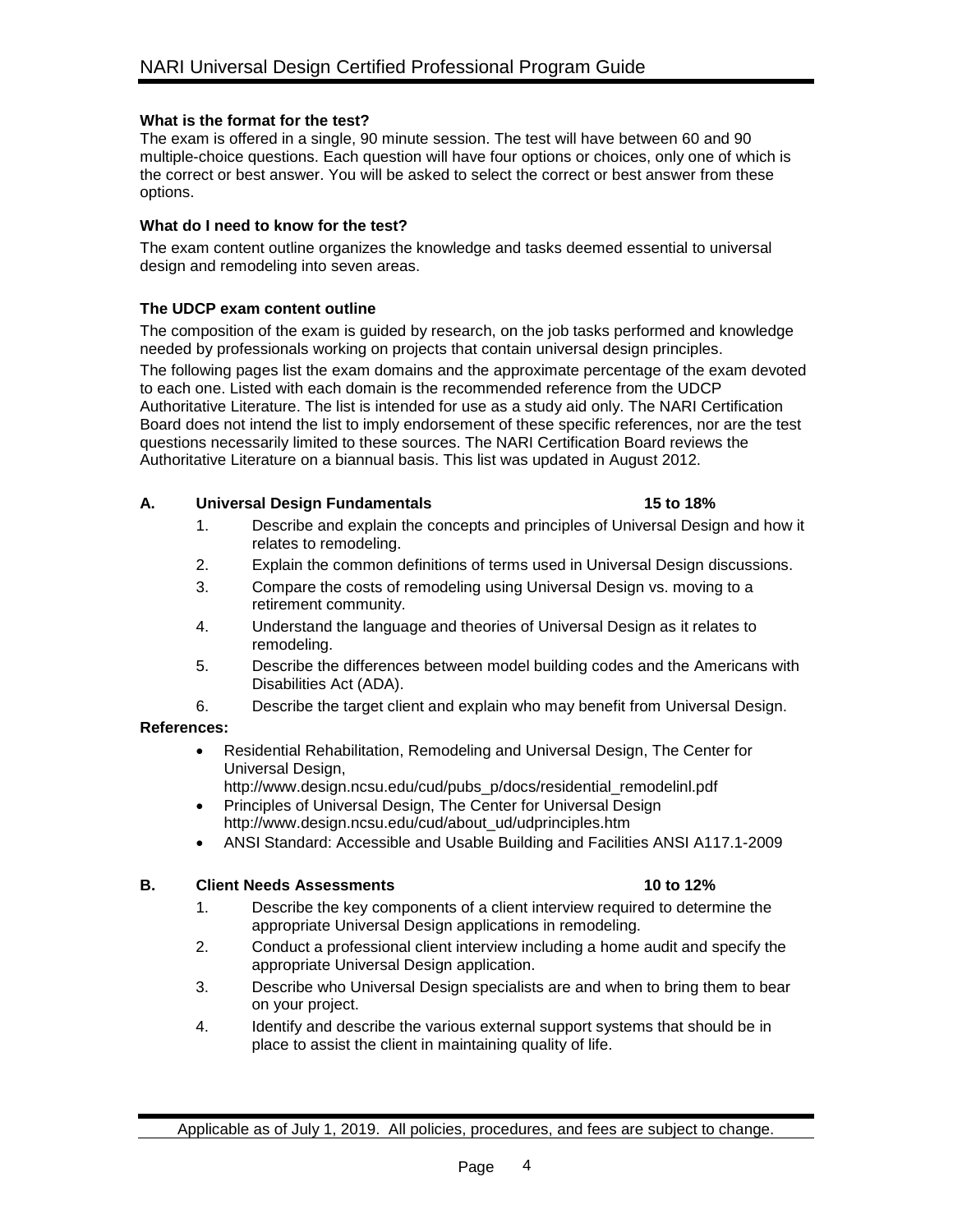# **References:**

- Fixing to Stay: A National Survey on Housing and Home Modification Issues, [http://assets.aarp.org/rgcenter/il/home\\_mod.pdf](http://assets.aarp.org/rgcenter/il/home_mod.pdf)
- Disability Etiquette Tips on Interacting with People With Disabilities, United Spinal Association, [http://www.unitedspinal.org/disability-publications-resources/disability](http://www.unitedspinal.org/disability-publications-resources/disability-publications/)[publications/](http://www.unitedspinal.org/disability-publications-resources/disability-publications/)

# **C. Design 28 to 32%**

- 1. Identify the basic requirements of kitchen, bathroom, and common living areas related to Universal Design and Universal Remodeling.
- 2. Describe the principles of using color and texture beyond aesthetic purposes.
- 3. Describe the advantage of installing alternative cabinets and accessories for easier use and safety.
- 4. Select appropriate materials to address issues in home flooring and modify them for safety and comfort.
- 5. Describe and apply new technologies in kitchen and bathroom fixtures to make homes more appealing and functional.
- 6. Describe the techniques that will allow for future modifications and support enhanced resale value.

# **References:**

- Universal Design for the Home, Wendy Jordan, Quarry Books
- NKBA Kitchen and Bathroom Guidelines, <http://www.nkba.org/guidelines/default.aspx>
- ANSI Standard: Accessible and Usable Building and Facilities ANSI A117.1-2009
- Visitability: Housing that builds in freedom. <http://www.visitability.org/>

# **D. Construction Techniques 10 to 12 %**

- 1. Describe the concepts of Universal Remodeling construction techniques used in kitchens, baths, living areas, and areas of special interest.
- 2. Describe installation of safe entrances into showers, tubs, and modify for no step thresholds.
- 3. Describe the requirement to use specialty appliances to increase safety.
- 4. Describe the installation procedures for handrails, elevators, and other forms of mobility.
- 5. Specify low maintenance building materials for ease of use and upkeep by clients.
- 6. Describe and specify the installation of different forms of access and egress that are easy to use.
- 7. Describe common sense construction principles used in Universal Remodeling.

# **References:**

- Modern Carpentry, Wagner and Smith, Goodhart-Willcox Co. Units 8, 9, 12, 16, 18, 20, and 25
- Installing Trench Drains: [http://www.design.ncsu.edu/cud/pubs\\_p/docs/trench\\_drain.pdf](http://www.design.ncsu.edu/cud/pubs_p/docs/trench_drain.pdf)
- Creating Stepless Entrances: [http://www.design.ncsu.edu/cud/pubs\\_p/docs/Stepless\\_Entrances.pdf](http://www.design.ncsu.edu/cud/pubs_p/docs/Stepless_Entrances.pdf)
- Curbless Showers: An installation guide: [http://www.design.ncsu.edu/cud/pubs\\_p/docs/Curbless.pdf](http://www.design.ncsu.edu/cud/pubs_p/docs/Curbless.pdf)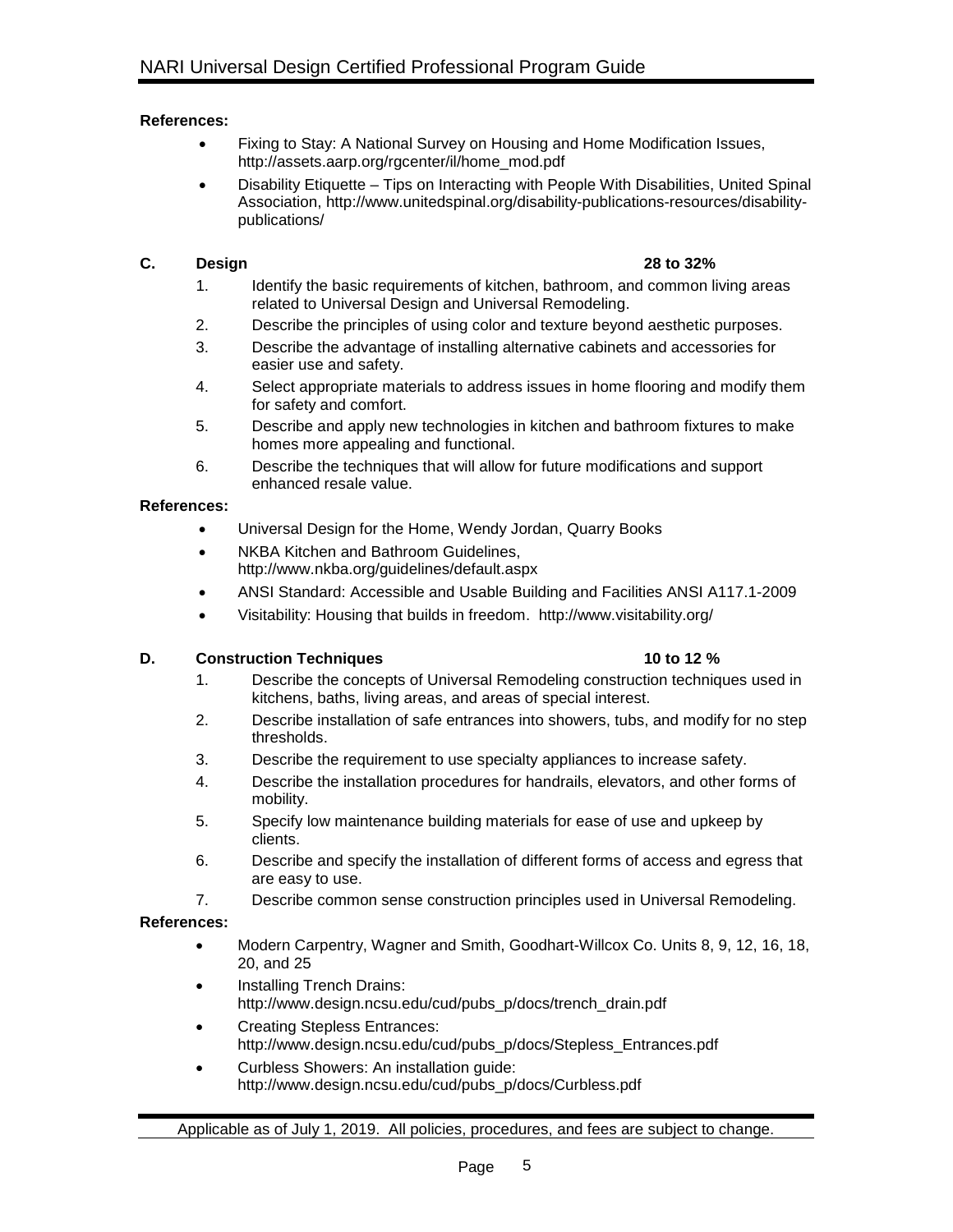# **E. Electrical Systems 10 to 12%**

- 1. Recognize the proper placement of electrical devices to meet Universal Design requirements during the construction process.
- 2. Use the appropriate terminology to identify electrical devices and smart technology systems applicable to universal design.
- 3. Describe the application of appropriate lighting for interior and exterior living spaces.
- 4. Identify assistive technology as it applies to Universal Design.
- 5. Describe the guidelines used to design lighting systems to Universal Design standards.
- 6. Describe the Universal Design technologies that are used in support of communication in and around the home.

# **References:**

- Modern Carpentry, Wagner and Smith, Goodhart-Willcox Co. Unit 26
- Residential Remodeling and Universal Design, HUD, <http://www.huduser.org/Publications/PDF/remodel.pdf>Pages 92 through 100

# **F. Plumbing Systems 18 to 22%**

- 1. Describe basic plumbing fixtures typically used in Universal Design applications.
- 2. Explain the different installation options used in barrier free shower installations.
- 3. Become familiar with the various products used in accessible shower construction.

### **References:**

• Modern Carpentry, Wagner and Smith, Goodhart-Willcox Co. Unit 27

# **G. Exterior Universal Design Considerations 1 to 2%**

- 1. Describe the various landscaping options in support of Universal Design.
- 2. Identify the techniques used to apply Universal Design to the home's exterior entries.

# **References:**

- Universal Design for the Home, Wendy Jordan, Quarry books
- Residential Remodeling and Universal Design, HUD, <http://www.huduser.org/Publications/PDF/remodel.pdf>Pages 8 through 18, and 101 through 114

# **How do I prepare for the test?**

You may choose to study on your own or you may decide to join a study group at your local chapter to gain a better understanding of one or more content areas. Find a study group, contact your chapter representative or visit [https://www.nari.org/Certification-Accreditation/Individual-](https://www.nari.org/Certification-Accreditation/Individual-Certification/Preparatory-Courses)[Certification/Preparatory-Courses](https://www.nari.org/Certification-Accreditation/Individual-Certification/Preparatory-Courses) for a current list of virtual study group/course information.

When planning your studying, you should also think about what percentage of the test questions will cover each major content area. Decide which resources will better help you prepare for the test. The references listed in the authoritative literature above may be helpful when you are reviewing the content areas included on the test.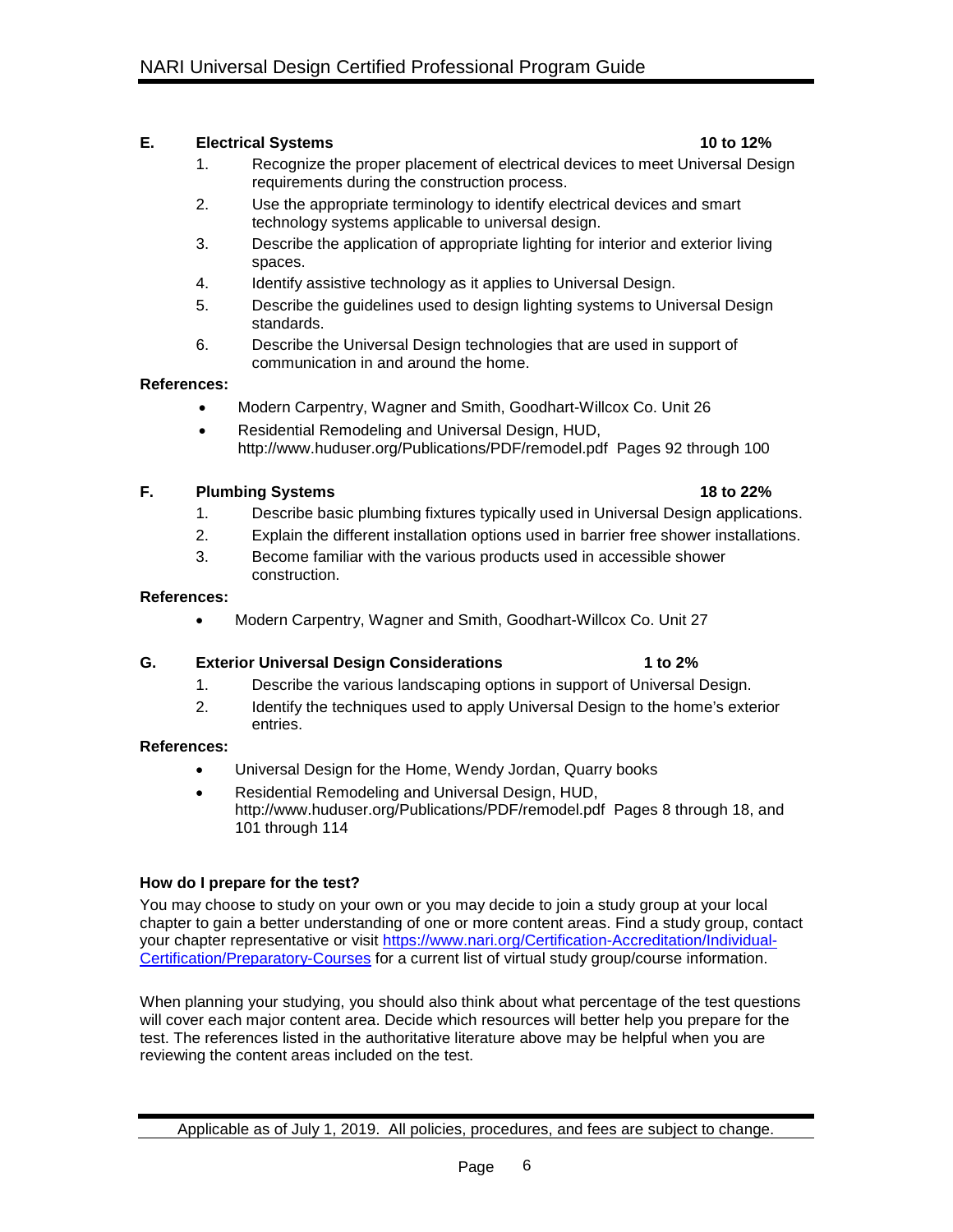# **TAKING THE TEST**

### **What are the requirements during the test?**

You should arrive at the testing site approximately thirty (30) minutes to one (1) hour prior to the test to allow sufficient time for you to check-in and locate your seat. Late arrivals cannot be admitted to the test. Be prepared to provide a photo ID to the test administrator as part of the registration process.You may not use devices with memory capabilities. Audible beepers, cellular phones, books, and papers will not be allowed in the testing room. Note taking is prohibited during the test. Paper for conducting calculations will be provided by the test administrator and will be collected at the completion of the exam period.Unauthorized visitors will not be allowed at the test site. Observers approved by the NARI Certification Board may, however, be present during the testing session.Only water will be allowed in the testing room. All other materials, food, and beverages are prohibited.

Before you take the exam, you will be asked to sign the following statement: "Due to the confidential nature of this test, I agree that I will not copy or retain test questions or transmit them in any form to any other person or organization." If you do not sign this statement, you will be dismissed from the testing center or your test results may be invalidated. The theft or attempted theft of the test or copying or disclosure of test questions is punishable by law.

# **Sample Examination Questions**

The following questions have been selected for inclusion in candidate materials as sample questions. While these sample questions are intended to give candidates a better sense of the UDCP questions, the actual examination may include these and other similar types of questions in varying proportions. The answers to these sample questions are given on the last page of this handbook.

- 1. The National Electric Code (NEC) requires that **non-recessed** light fixtures over a bathtub be placed at least how many feet above the tub rim?
	- A. 6
	- B. 7
	- C. 8
	- D. 9
- 2. In order to properly task light a 24" deep kitchen counter that has 12" deep upper cabinets, how far away from a wall should the recessed can light fixtures be placed?
	- A. At 12"
	- B. No more than 24"
	- C. At least 30"
	- D. Wherever there is an open joist space
- 3. When computing interior door openings how much space should be allowed for shims?
	- A. Allow 1 ½" of shim space on each side
	- B. Allow 3/4" shim space on each side
	- C. Allow  $\frac{1}{4}$  " shim space on each side
	- D. No shim space is required for interior doors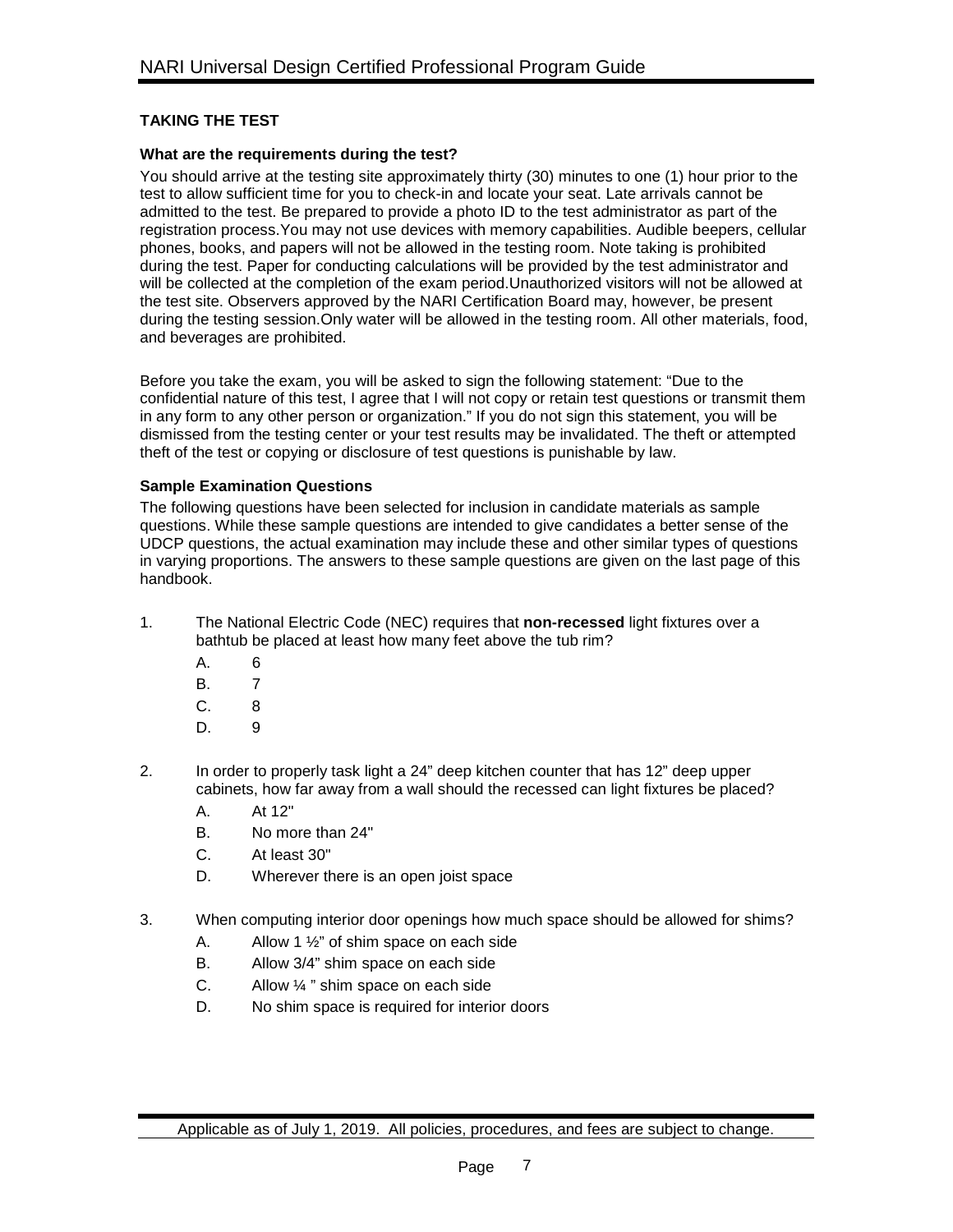- 4. For convenience, NKBA recommends a toilet paper holder should be located 8" to 12" in front of the edge of the toilet bowl and how many inches to the center line above the floor?
	- A. 12
	- B. 18
	- C. 21
	- D. 26
- 5. Minimum turning diameter for a wheelchair is
	- A. 48".
	- B. 54".
	- C. 60".
	- D. 72".
- 6. In order to obtain the best information about what is needed for a Universal Remodeling project, you should?
	- A. Use an assessment tool to define the scope of the project
	- B. Designate a single point of contact for decisions to filter through
	- C. Collaborate with family members to understand what is best for each one of them
	- D. Make professional recommendations based on past experiences
- 7. A Universal Remodeling assessment tool can best be used for which of the following?
	- A. Designing accessible spaces
	- B. Predicting future needs
	- C. Identifying past needs
	- D. Specifying construction materials
- 8. When conducting a residential remodeling project for a client using assistive tools, the ADA Standards recommends a minimum space for a toilet of
	- A. 60" radius
	- B. 30" x 60"
	- C.  $48"$  square<br>D.  $56"$  x  $60"$
	- $56" \times 60"$
- 9. The intent of universal design is to **Lackter is intereface in the interior** life for everyone by making products, communications, and the built environment more usable for as many people as possible at little or no extra cost.
	- A. simplify
	- B. complicate
	- C. intensify
	- D. restrict
- 10. Which of the following represents the best Universal Design solution?
	- A. Cooktop with controls at back
	- B. Floor mounted front loading washer and dryer
	- C. Refrigerator with fixed, opaque shelves
	- D. Cooktop with knee space below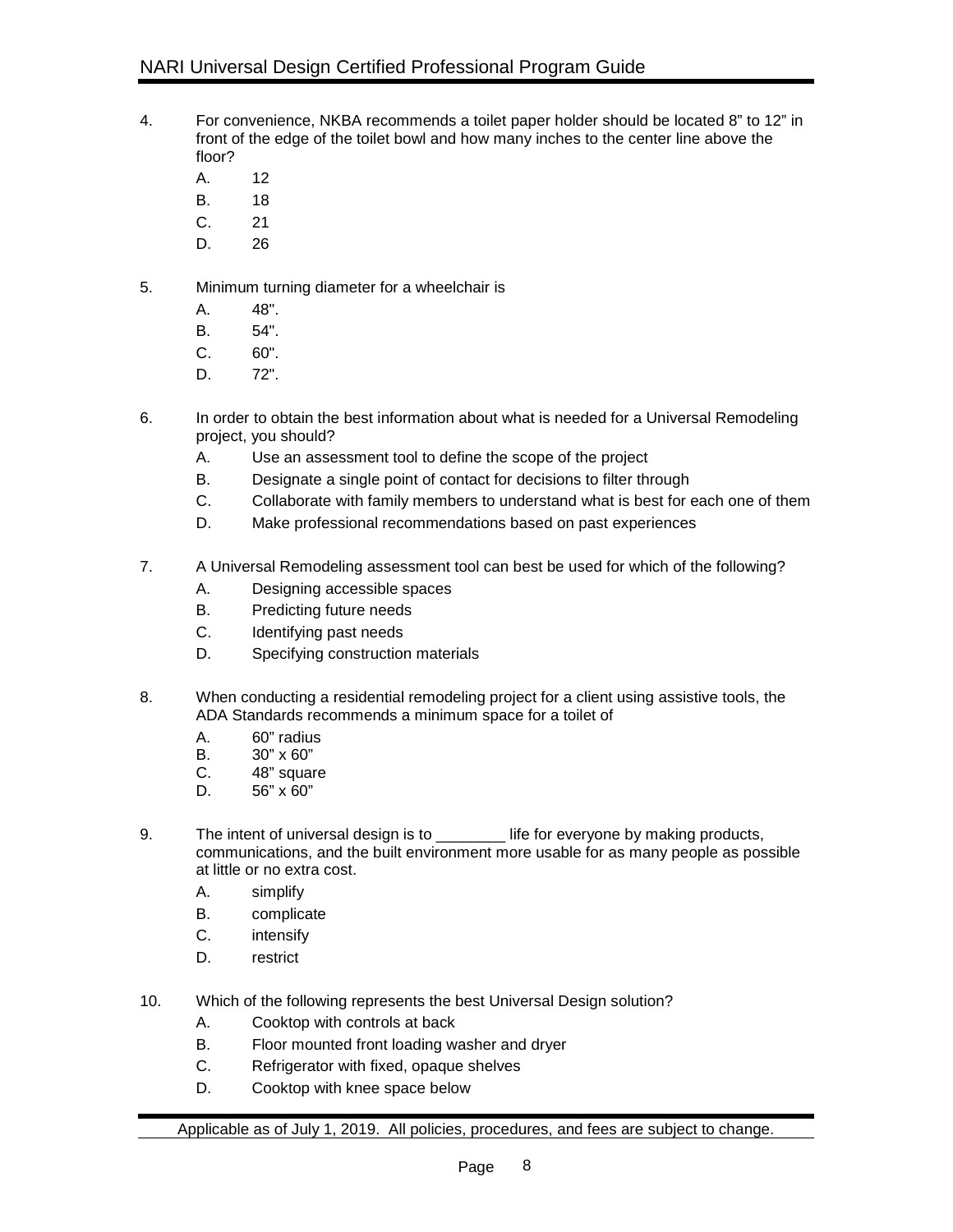- 11. When selecting/specifying cooktops for an accessible kitchen which of the following features must be considered?
	- A. Cooktops with controls located in the front
	- B. Natural gas fired cooktops
	- C. Induction cooktops
	- D. Cooktop color
- 12. The variance in rim height between an ADA comfort height toilet and standard height toilet is
	- A. 1.25 inches.
	- B 2.5 inches.
	- C. 3.5 inches.
	- D. 4 inches.

# **What information will I receive about my score?**

The test is designed to distinguish those who have the basic level of knowledge from those who do not. There is no evidence that someone who receives a very high score on the test will perform significantly better on the job than someone whose score falls exactly at the passing point. Therefore, if you pass the test, you will be informed only that you have successfully completed the credentialing process. You will NOT be notified of your actual score. Your completed exam will not be returned to you for review or comment.

If you do not achieve a passing score, you will be notified of that fact and will receive a report showing your pass/fail performance in each content area. This information is provided to assist you in deciding whether to retake the test and how to plan your study efforts for future tests.

# **When will I receive my test results?**

UDCP test results will be mailed approximately four (4) weeks after the exam. You may elect to receive notification via email by completing the appropriate form at the time you take the exam. To protect the confidentiality of your test score, no results will be given over the telephone. Results will not be released to any third party without your specific written permission. Forms will be available on the day of the exam or they may be requested from [certification@nari.org.](mailto:certification@nari.com) At no time will a completed exam be returned to the candidate for review or comment.

# **Request for re-scoring**

If you do not achieve a passing score on the exam, you may ask that your test be rescored to verify the reported score. Your request must be in writing and must be accompanied by a payment in the amount of \$50, made payable to NARI. Request for hand scoring can be honored only up to 30 days after distribution of the results.

# **Retaking the test**

There is a limit of two times that you may apply for and re-take the test within two years of your original examination date. If you do not succeed in passing the test by the second anniversary of your original examination date you will be required to submit a new application form, fees, and meet all eligibility requirements in effect at the time of the application. There is a \$50 fee each time you retake the UDCP exam.